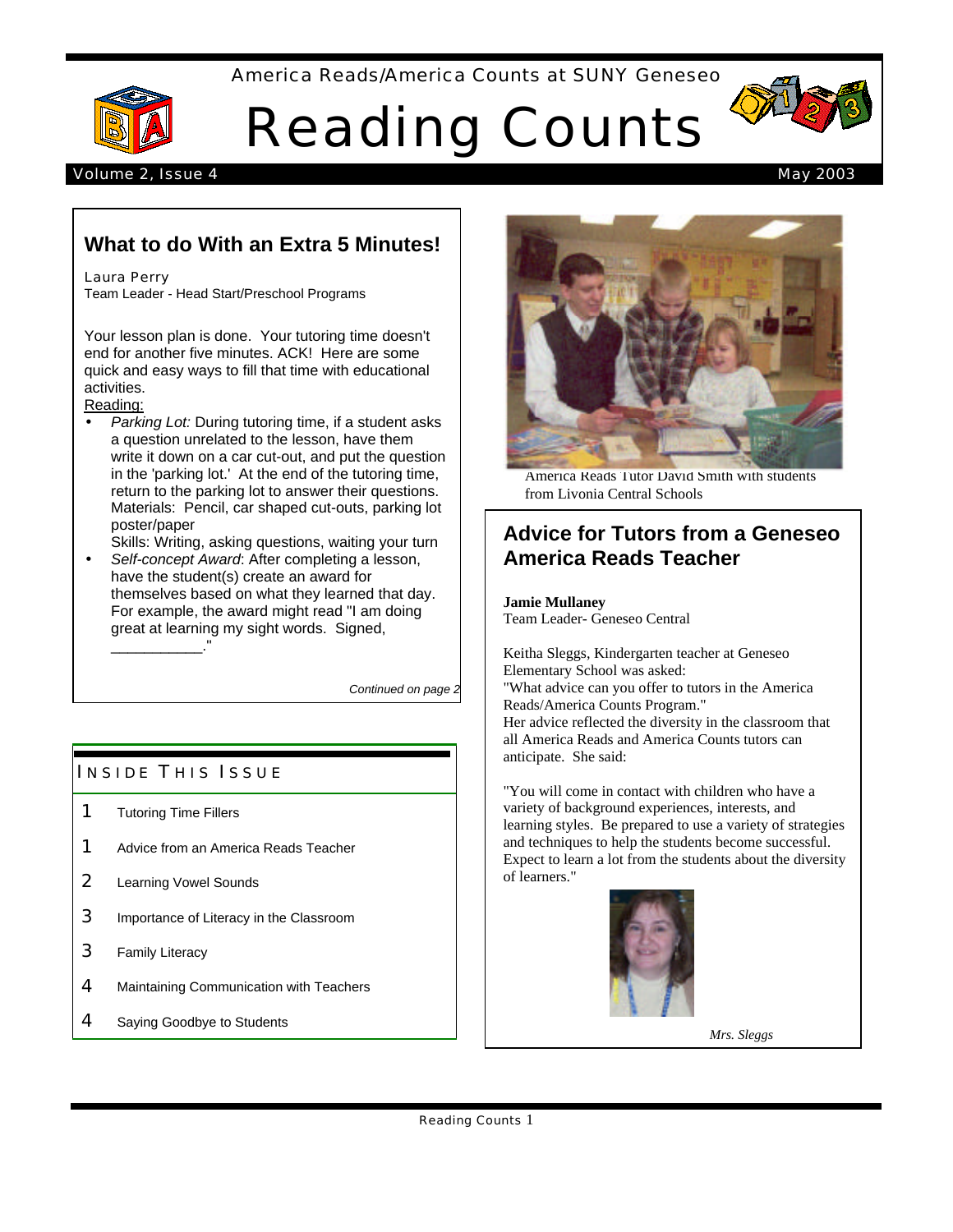## **Time Fillers,** *continued from p. 1*

Materials: Construction paper, markers, pencils Skills: Self-concept, lesson review, writing

- *Scavenger Hunt*: After working on a specific skill, have the students find examples in their classroom/library/tutoring environment. The student might find letters, phrases, or words. Materials: none (magnifying glass prop if desired) Skills: lesson review, application of learning to real-world environment
- Helpful Materials: These materials are handy to have around to create many time-fillers Materials: letter cards/magnets/tiles, paper, file folder, paper bag. Many templates, patterns, and ideas can be found in Alternatives to Worksheets in the SES library or your tutoring bags.

Math:

- *Catching the Bus*: In a game similar to Hangman, students need to guess a word by guessing its letters. For students learning time, have them start at 2:00, and count by 10 minutes until 3:00 when they have to catch the bus. For students learning money, have them start at \$4.00, and go down a quarter, dime, or nickel for each letter missed. Post their progress at the top of the paper, and have students figure out the next amount (i.e. \$4.00- 25 cents = \$3.75). Materials: Pencil, paper, word lists. Skills: Spelling, time, money, addition, etc.
- *Dot Drawings*: On dot grid paper, draw a shape. Have the younger students copy that shape. With older students, have them try to make the shape while closing their eyes, or give directions to make a shape without letting them see the model.

Materials: Dot paper, pencils Skills: Geometry, following directions, etc.

- *Personal Word Problems:* After learning about a certain math concept, have students write out or think out word problems that feature themselves and their friends, and ask a question about the skill they just learned. Have them trade problems with a friend to solve. Materials: Paper, pencils
- Skills: Any math concept, writing, word problems • *Timed Calculation:* Using calculators, have students roll dice to subtract numbers from 100. The student who gets to zero fastest wins. With more time, students can record their calculations. Materials: calculator, dice, paper, pencils Skills: Subtraction, calculation Helpful Materials: dice, deck of cards, graph paper, dominoes, calculator, ruler, loose coins, cubes. Many templates, patterns, and ideas can be found in Instant Math Centers in the SES library.



### **Learning Vowel Sounds with Tic-Tac-Roll!**

**Dave Smith** Team Leader- Livonia Schools

Learning short and long vowel sounds in words can give students a lot of headaches. So how can we make it fun and engaging? Easy! Challenge them to a game of Tic-Tac-Roll! All you need is two Tic-Tac-Toe boards, a six-sided die with a short or long vowel printed on each side (you can do three vowels on one six-sided die), and a stack of words you want the student to learn.

First, ask the student to recite all the long and short vowel sounds. Then do a word sort. In one row, the student will read words with short vowels, like lob, can, cap, pin, etc. In the next row, long-vowel words: lobe, cane, cape, pine, etc. Say, "When we add a silent 'e' to the end of the word, the vowel says its name!"

Once you see the student understands, play Tic-Tac-Roll! Take the batch of cards you just used to do the word sort and shuffle them together. Place one card, face down, on each square of both Tic-Tac-Roll! boards. To play, roll the die and then choose a card on the board. If you flip over a long "o" and you picked the word "mope", then you get to keep the card! If the vowel sound on the die and the card is different, like a short "i" and the word is "cane", then the card gets turned back over. Be sure the student is saying aloud both the vowel sound on the die and the word on the card every time, and is able to tell the difference. The first one to get three cards face-up in a row wins the game! Just take it easy on the kids and let them win once in a while, okay?

Need a short and quick game to fill a little time with some antsy students in a classroom? Tell them they're going to be "mind readers." Have them look at the word wall. For example, for the word "wake," say, "I'm thinking of a word. It has one syllable and the same beginning sound as 'water.' It rhymes with 'fake.' Can you guess the word I'm thinking?" For older kids, you could give clues like the definition of a word, or its medial vowel sound, etc. This is a great game to play when the kids are waiting in line for lunch or to be dismissed for buses.

Good luck!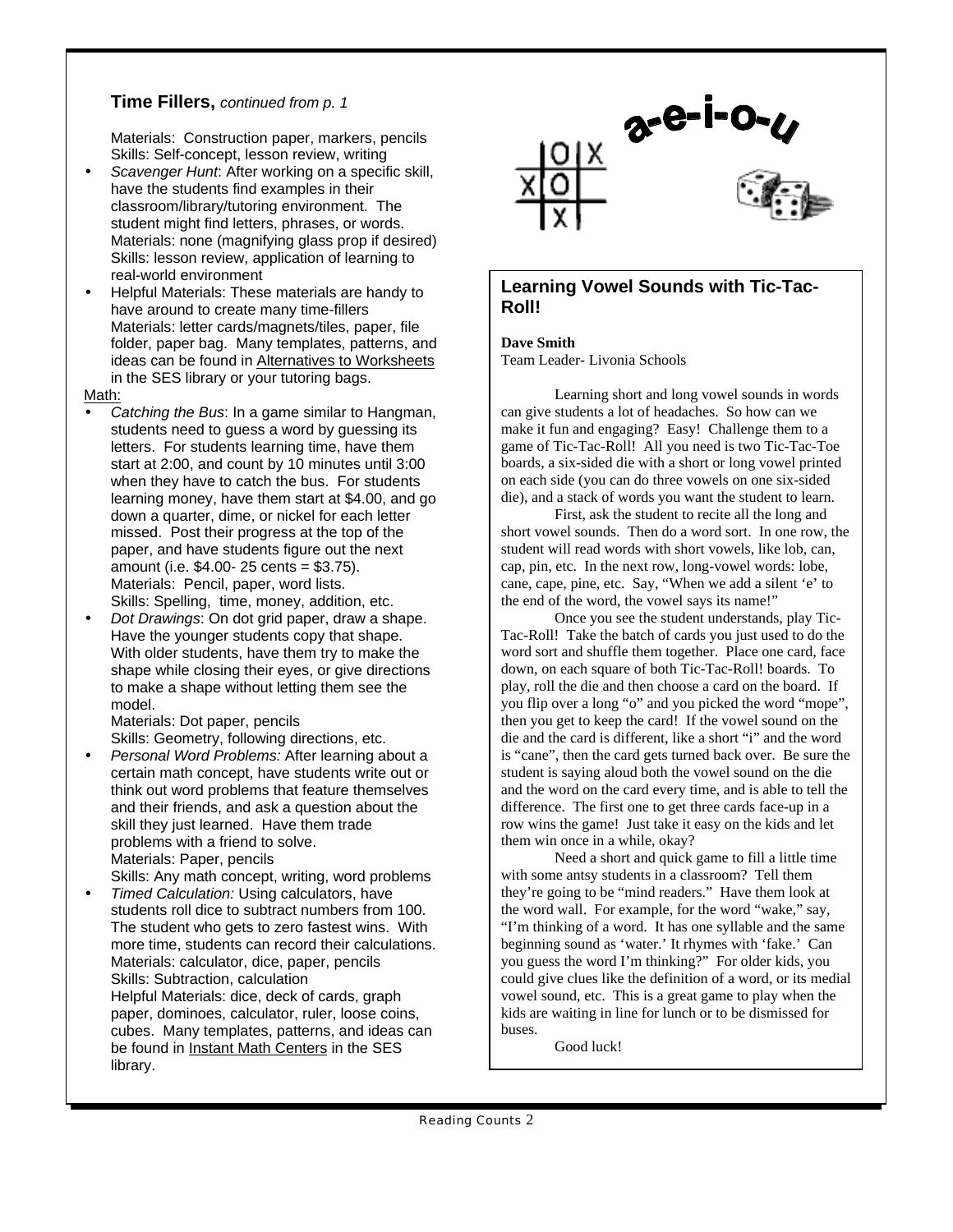## **The Importance of Literacy**

#### **Kate Ilardo**

Team Leader- Mt. Morris Schools

In order to determine the importance of literacy in school today, I talked with the reading specialist at Mt. Morris Elementary School. She determined that while literacy is often incorporated into classrooms and schools a lot more today than in the past, it will continue to become a higher priority. Through the literacy classes at Geneseo, I have learned how important it is to use literacy on a variety of levels, take the students' interests into account when choosing books and activities, have the students choose their own reading material and projects to work on, integrate reading and writing with other subjects, find ways to motivate students to read and enjoy reading, assess the students on a continuous level, and encourage community and family involvement in reading.

One of the major things that I like about the reading teacher was how she really focused on the excitement she was able to generate for her students. She often instituted many great activities and games that related to the reading. Her students did a lot of discovery- based, hands-on learning, and they seemed to really enjoy reading and learning about new things. She would choose material that challenged and motivated the students at the same time.

I also liked how she tried to incorporate reading as much as possible throughout the school day. For example, she would use historical literacy novels to help give students a more personalized view of the event. It is always easier for students to relate to a character in a story than it is for them to understand a textbook or a lecture. By integrating literacy into different subjects, students understand the material in different contexts.

Finally, I thought it was really good how assessment was continuously incorporated throughout the school year. She often asked questions to make sure they understood the lessons. Also she relied heavily on portfolio assessment, which is a great way to see the students' improvement throughout the school year. With the portfolios, the students were able to reflect on their work and present it for the parent-teacher conference. By actively being involved in their assessment, students will feel like an important aspect in the learning process. Seeing themselves improve throughout the year can be one of the best forms of intrinsic motivation.

It is important to constantly motivate your students to become interested in reading, and make learning enjoyable and challenging. You can show students how reading is important to their every day lives and how it can be incorporated into different contexts outside of school. You should help students relate to characters and settings, and allow students to learn how to visit new places every time they pick up a book.

# **Five for Families**

#### **Jamie Mullaney**

Team Leader- Geneseo Schools

Researchers have identified five areas where the home and family can influence reading development in children:

- **Value Placed on Literacy:** Parents show their own interest in reading by reading in front of their children and encouraging them to read too.
- **Press for Achievement:** Parents let children know that they are expected to achieve and help them develop reading skills.
- **Availability and Use of Reading Material:** Homes with reading and writing materials for children—such as books, newspapers, writing paper, pencils, and crayons—create more opportunities to develop literacy.
- **Reading with Children:** Parents should read to children because if a child is able to listen to others read aloud, it helps them to become readers.
- **Opportunities for Verbal Interaction:** The quantity and content of conversation between parents and children influence language and vocabulary development, both building blocks for later reading success.

#### **Feed me a story: What difference can reading aloud to a child for 30 minutes per day make?**

- If daily reading begins in infancy, by the time the child is 5 years old, he or she has been fed roughly 900 hours of brain food!
- Reduce that experience to just 30 minutes a week and the child's hungry mind loses 770 hours of nursery rhymes, fairy tales, and stories.
- A kindergarten student who has not been read to could enter school with less than 60 hours of literacy nutrition. No teacher, no matter how talented, can make up for those lost hours of mental nourishment.

#### **Hours of reading books by age 5**

**If you read 30 minutes daily…...the child has 900 Hours If you read 30 minutes weekly…the child has 130 Hours If you read less than 30 minutes weekly….the child has 60 Hours**



*continued on p. 4*